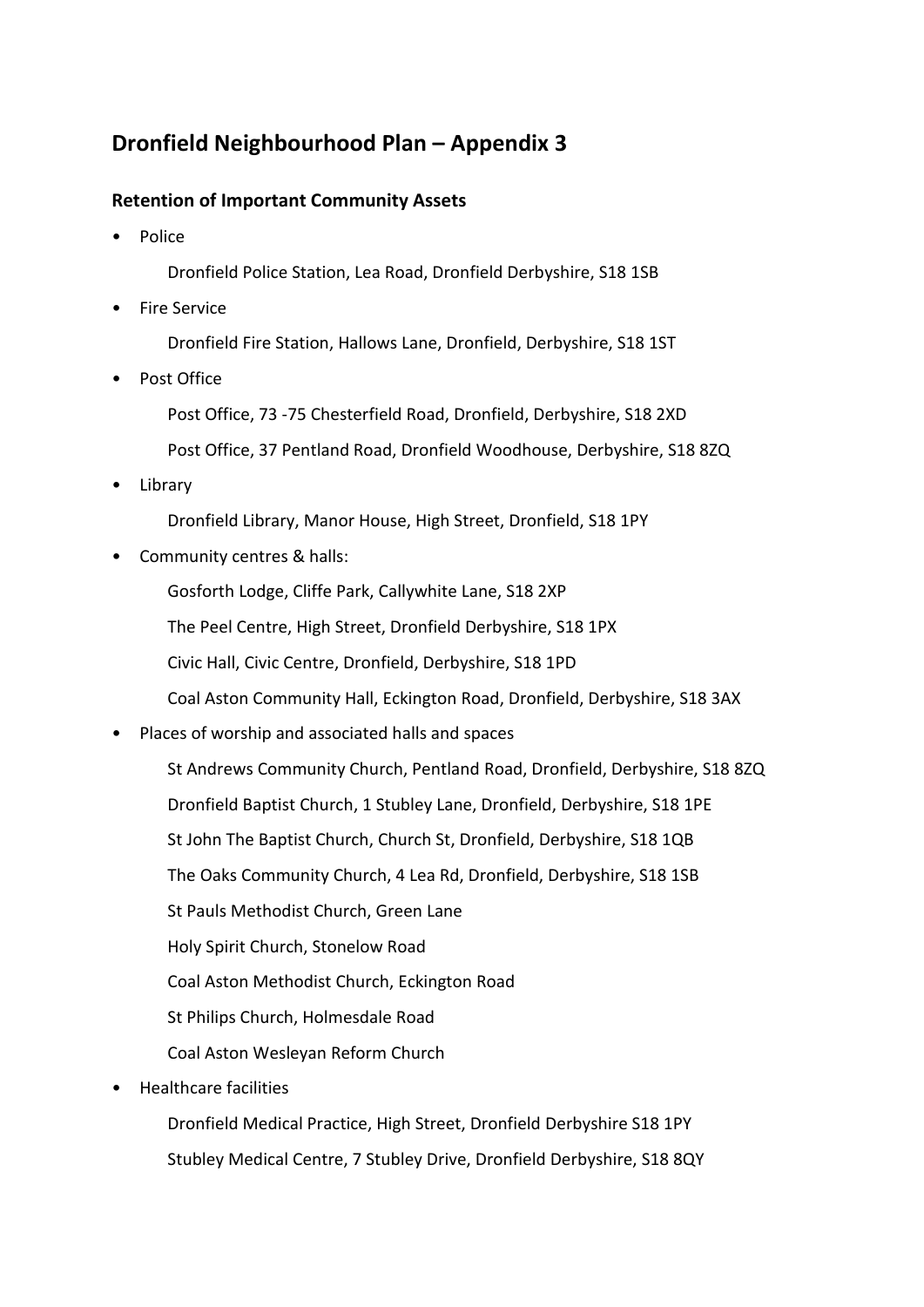Gosforth Valley Medical Practise, Gorsey Brigg, Dronfield, Derbyshire, S18 8UE

Oakhill Medical Practice, Oakhill Road, Dronfield, Derbyshire, S18 2EJ

• Sports and leisure provision, including indoor and outdoor space

Dronfield Sports Centre, Civic Centre, Dronfield, Derbyshire, S18 1PD

Cliffe Park, Callywhite Lane, Dronfield, Derbyshire, S18 2XP (table tennis, mini golf, multi-use games area with changing rooms, bowling green, 3 x tennis courts, basketball court)

Dronfield Woodhouse Recreation Ground, Carr Lane, Dronfield S18 8XB (football pitch, bowling green, tennis court, basketball court, cricket ground and pavilion)

Stonelow Recreation Ground, Dronfield, Derbyshire, S18 2EP (cricket ground and pavilion with practice netting area, football pitches and changing rooms)

Sindelfingen Park, Pentland Road, Dronfield, Derbyshire, S18 8ZQ (basketball courts)

Hilltop Playground, Dronfield, Derbyshire, S18 1UH (kick around football pitch)

Marsh Avenue Playground, Dronfield, Derbyshire, S18 2HA (kick around football pitch)

Cemetery Road Playground, Dronfield, Derbyshire, S18 1XY (mini football pitch)

Hallowes Golf Course, Hallowes Lane, Dronfield Derbyshire, S18 1UR

Gosforth Valley Playing Fields, Bubnell Road (off Stubley Drive), Dronfield Woodhouse, Derbyshire, S18 8QY

Coal Aston Bowls & Pavilion, Eckington Road, Coal Aston,

- Dronfield Cemetery, Cemetery Road, Dronfield, Derbyshire, S18 1XY
- Pubs & clubs

Victoria, Stubley Lane, Dronfield, S18 1PE Cross Daggers, Coal Aston, S18 3AJ White Swan, Chesterfield Road, Dronfield, S18 2XF The Blue Stoops, High Street, Dronfield, S18 1XP Manor House, High Street, Dronfield, S18 1XP Green Dragon, Church Street, Dronfield, S18 1QB Dronfield Woodhouse Sports & Social Club, Carr Lane, Dronfield, S18 8XF The Jolly Farmer, Pentland Road, Dronfield, S18 8ZQ Hilltop Sports & Social Club, Longacre Rd, Dronfield S18 1UQ Hyde Park Inn, 2 Hilltop Road, Dronfield, S18 1UH

Car parks